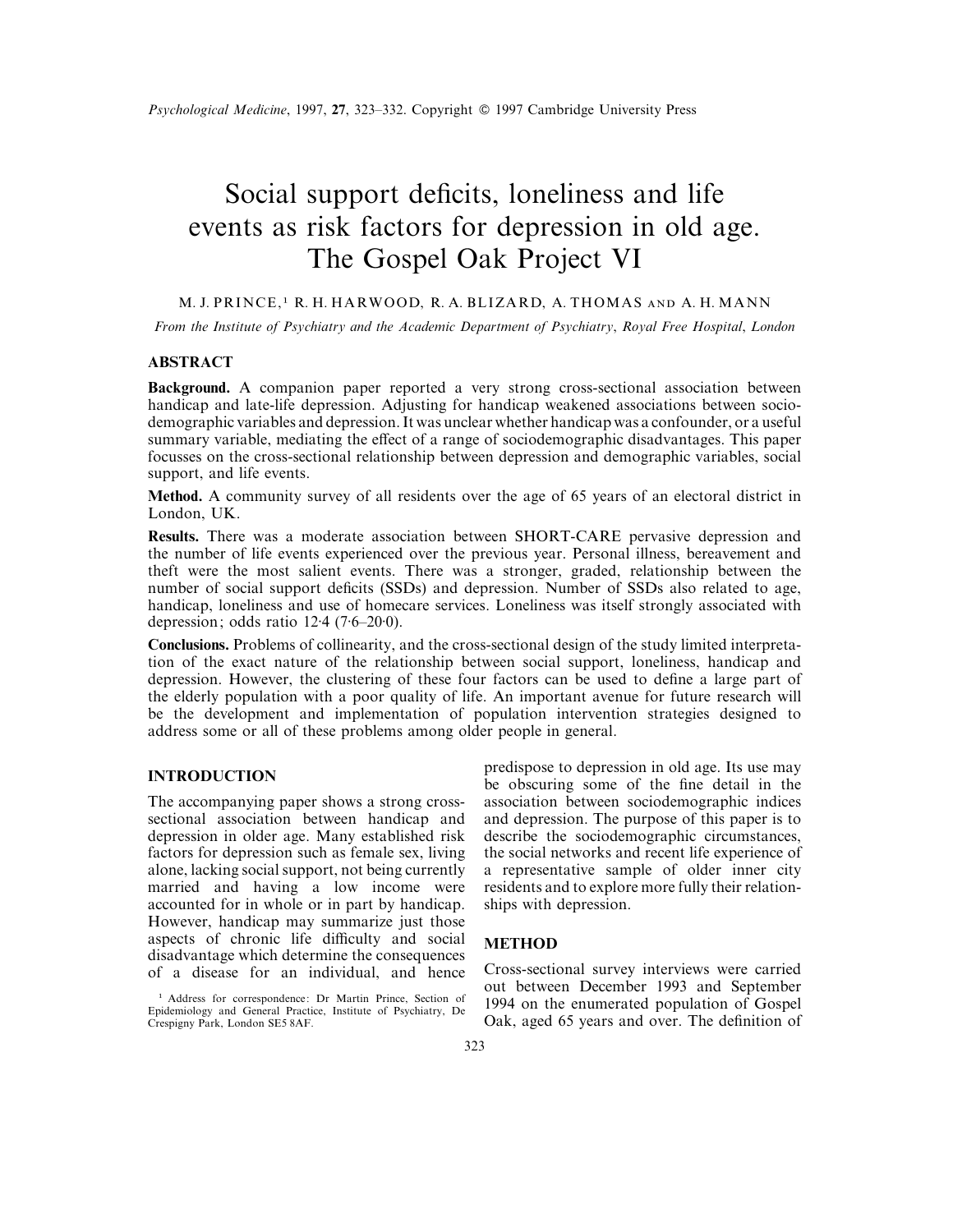the catchment area, the establishment of the population register and the procedure for contacting and interviewing subjects are described in the accompanying paper. The dependent variable, as in the accompanying paper, was the category of 'pervasive depression', a fully validated broad index of depression of a severity likely to elicit a treatment intervention (Gurland *et al*. 1984). The independent variables relevant to this paper, are now described more fully.

# **Independent variables**

## (*a*) *Serious life events*

The List of Threatening Events (LTE) (Brugha *et al*. 1985; Brugha & Cragg, 1990) identified 12 events from a longer inventory, which, when validated against the Life Events and Difficulties Schedule (LEDS) (Brown & Harris, 1978), showed that 80% were rated as carrying significant long-term threat (Brugha & Cragg, 1990). The version used in this study covers nine serious events.

# (*b*) *Social support*

Three conventional dimensions of support are the availability of support, the frequency of contact, and the satisfaction with support provided (Bowling, 1994). In this study these dimensions were measured as the numbers of supportive friends and neighbours, satisfaction with support from friends and neighbours, and frequency of support from relatives, friends and neighbours. Several items were derived from a study that had previously identified them as discriminating well between depressed and nondepressed subjects (James & Davies, 1987). We defined six social support deficits (SSDs) which, on the basis of earlier research, were likely to be highly salient to depression, and might be combined together into a summary scale. These were: (1) living alone; (2) seeing a relative less often than once a week; (3) having no supportive neighbours; (4) having one or less supportive friends; (5) experiencing upset or bother in a relationship with a child; and (6) experiencing dissatisfaction with support received from friends.

# (*c*) *Income*

Subjects were divided into three income levels; state pension only, state pension plus less than £100 per calendar month and state pension plus more than £100 per month.

#### (*d*) *Social class*

This was defined according to the United Kingdom Registrar General's classification.

# (*e*) *Housing quality*

This was based on three quite distinct categories of housing in the study area: (1) private or privately rented, good quality houses, or houses divided into flats; (2) better quality local authority or housing association accommodation, predominately houses, but some small, well maintained blocks; and (3) poor quality, large, medium or high rise local authority housing blocks.

# **Analysis**

Previous research allows us to identify some areas of special interest.

1 The life event instrument used in this study, the List of Threatening Events (LTE) (Brugha *et al*. 1985) was designed to detect events carrying significant long-term threat and may be more salient to depression than other checklists. We investigated whether severe life events identified by the LTE are more common in depressed than non-depressed older subjects.

2 Associations between life events and depression could be explained by an increased 'event proneness' among subjects experiencing long term disadvantage, which may independently increase their risk of depression. We investigated the relationship between experience of life events and chronic illness, low income, poor housing, limited education, and lower social class.

3 We defined six social support deficits (SSDs), which may act as vulnerability factors. We hypothesized that for subjects possessing any of these factors the risk of depression will be increased, but only in the presence of a life event, and that this effect would be especially prominent for subjects possessing several of these vulnerability characteristics.

4 An alternative hypothesis would be that the SSDs are direct risk factors for depression, exerting an effect independent of the stressor effect of life events.

5 We hypothesized that with reference to those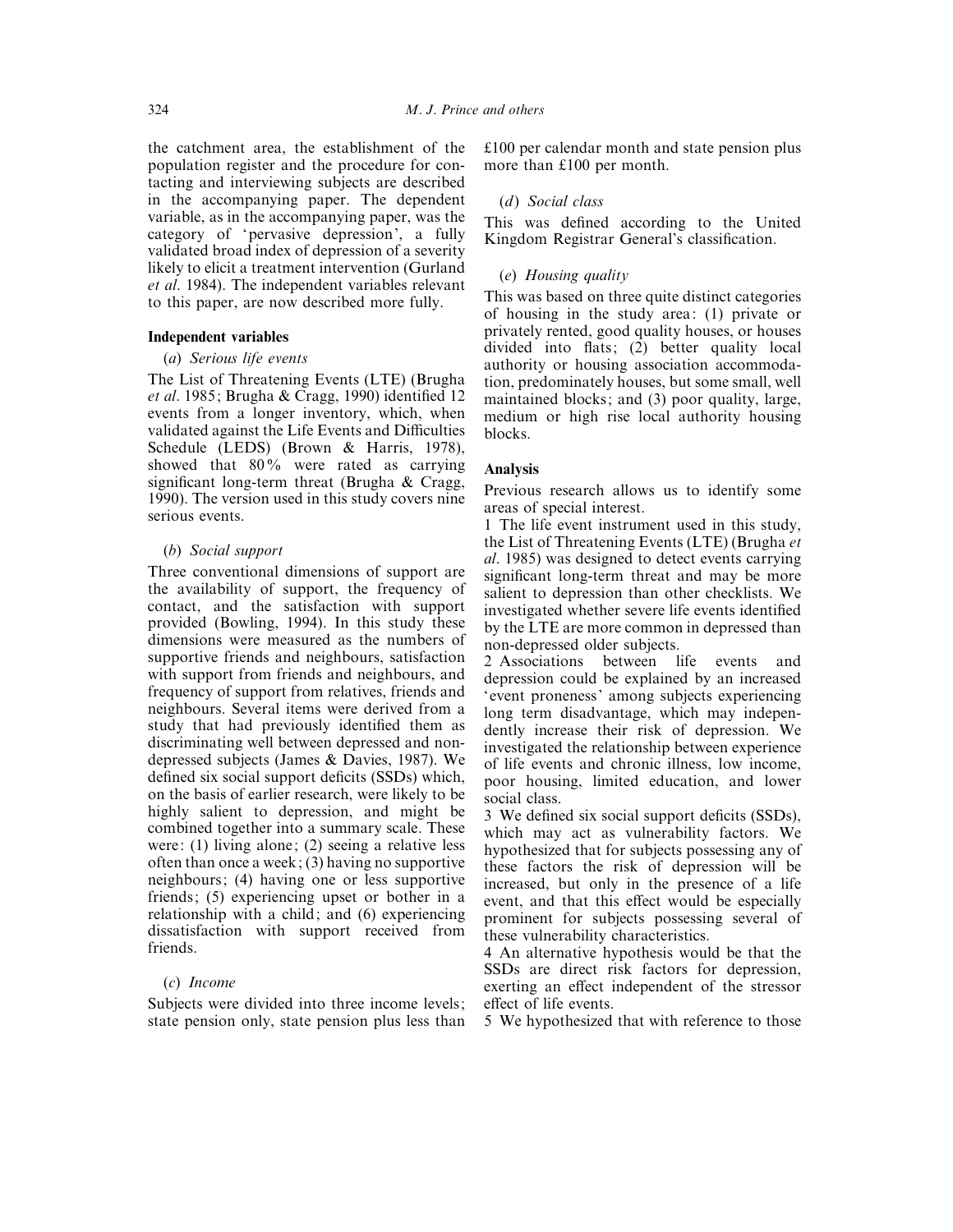of their gender who have never married, married men will have a lower risk of depression and married women a higher risk of depression.

6 Spared from the burden of caring for young children, older married people may reap benefits from parenthood. We therefore hypothesized that childless married persons will be at greater risk of depression than married persons with children, regardless of gender.

7 We looked for a social class effect for depression, also for a relationship between social class and income, housing quality and social support deficits.

We present the prevalence of demographic factors, life events and social support deficits, and odds ratios for their association with the SHORT-CARE category of pervasive depression. In order to test for effect modification, odds ratios for the relationship between social support deficits and depression are stratified by experience of life events, and those for the relationship between marital status and depression are stratified by gender. Factors demonstrated in the univariate analysis to be associated with pervasive depression, were entered into a multivariate logistic regression using a forward stepwise technique, both to generate a parsimonious model, and to adjust for confounding where present.

## **RESULTS**

# **The subjects**

Response rates, and the general characteristics of the interviewed sample are given in the accompanying paper. Briefly, 654 out of a possible 889 subjects were interviewed.

# **Life events**

In the year prior to interview, 50% of subjects had experienced no life events, 32% one life event and 18% two or more life events. Nondepressed subjects experienced fewer life events (mean  $0.68$ , s.p.  $0.9$ ) than did depressed subjects (mean  $0.92$ , s.p.  $0.9$ ); mean difference =  $0.24$ (95% confidence interval  $0.07-0.42$ ). The odds ratios for depression associated with one life event relative to the baseline of no events was 1.9  $(1.2-3.0)$  and for two or more life events 2.0  $(1·2–3·4)$ ; test for trend,  $P = 0.003$ . The 1- and 2year prevalence of individual life events is given in Table 1, together with odd ratios for pervasive depression, associated with the occurrence of the event in the year before interview. The increased risk of depression associated with the death of a child, parent or spouse was concentrated entirely among women. Twelve men had experienced such a bereavement in the 24 months before interview, of whom none were depressed. Of the 38 bereaved women, 14 were depressed. For women, the excess risk was confined to deaths which had occurred within 6 months of the interview. Six out of the seven women who had experienced such a recent loss were depressed; odds ratio 25<sup>-8</sup> (3·1-1202), common odds test (test for interaction by gender),  $P = 0.05$ . The distribution of risk for depression differed between life events when subjects were stratified according to the time at which the event was experienced (Table 2). For the onset of an illness, and a close family bereavement, the excess risk was concentrated among those who had experienced the event in the 6 months prior to the interview. For theft, and financial crisis, the risk for depression was not dependent on the timing of the event. There was no relationship between the number of life events experienced over the previous year and age, gender, social class, income, housing quality, number of supportive friends or neighbours and frequency of contact with relatives.

# **Social support**

Six social support deficits (SSDs) were identified *a priori*: 49% of the sample lived alone, 41% saw a relative less often than once a week, 29% could not identify any supportive neighbours, 56% had one or less supportive friends, 6% had experienced upset or bother in a relationship with a child and 9% were not satisfied with the support they received from their friends. Of the SSDs, living alone was associated with advanced age, female sex, and low income, but not with objective measures of social support such as number of friends or relatives available for support, frequency of contact with friends and club or church attendance. Having few friends was associated with lower social class, lower income, older age and not attending church or clubs. Married subjects and higher income groups had larger numbers of supportive neighbours. Frequency of contact with relatives was understandably lowest in the never married. Otherwise, and in contrast to the many associa-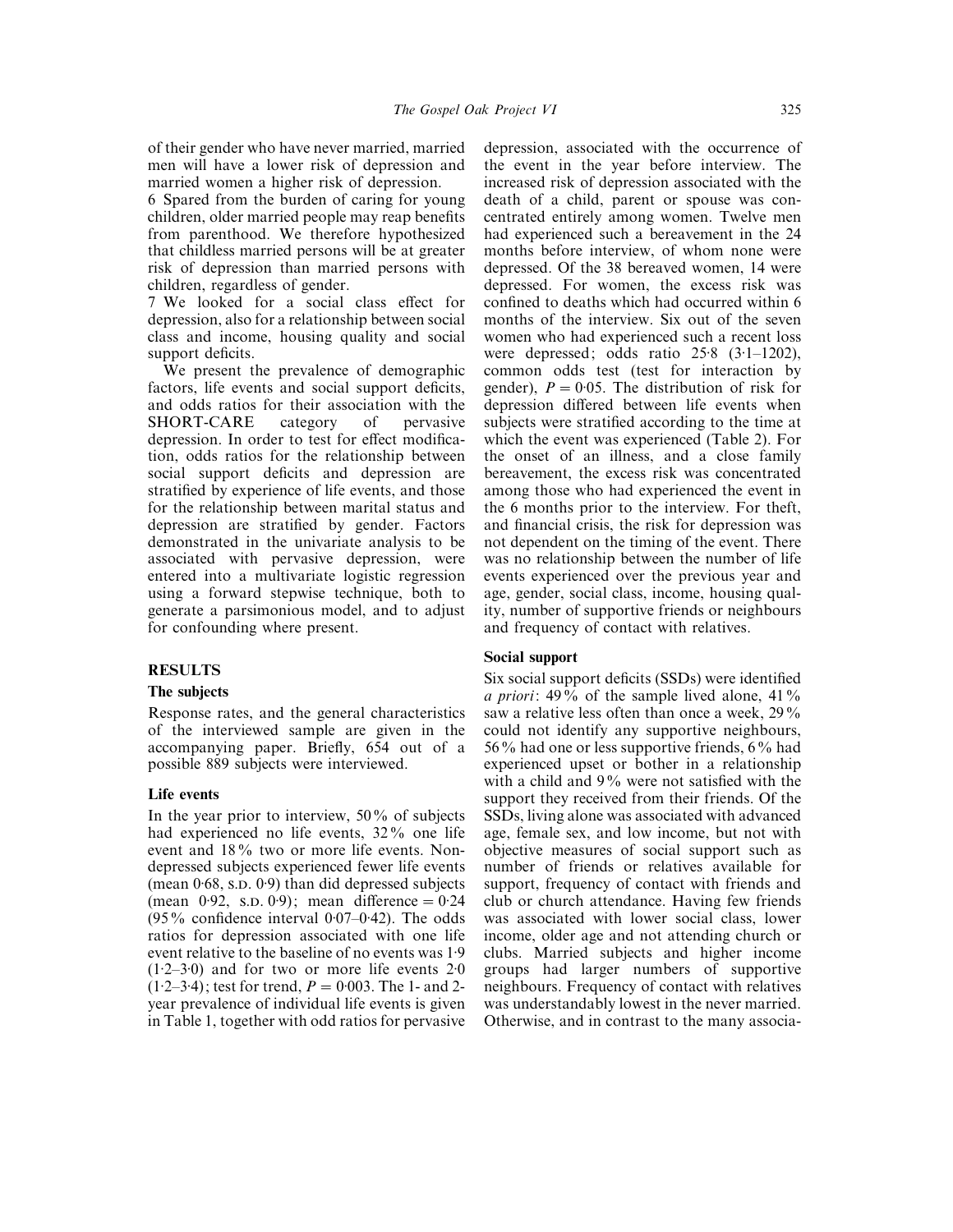| Event                                              | 1 year prevalence<br>$(\%)$ | 2 year prevalence<br>$($ %) | Odds ratio for depression<br>(for events in last year) |  |
|----------------------------------------------------|-----------------------------|-----------------------------|--------------------------------------------------------|--|
| Serious illness (self)                             | 18                          | 26                          | $2.1(1.3-3.5)$                                         |  |
| Serious illness (close<br>relative)                | 10                          | 13                          | $1.0(0.5-2.1)$                                         |  |
| <b>Bereavement</b><br>(immediate family)           | 4                           | 8                           | $2.6(1.0-6.3)$                                         |  |
| Bereavement (other<br>relative or close<br>friend) | 25                          | 36                          | $0.8(0.5-1.4)$                                         |  |
| Marital separation                                 | $\mathbf{0}$                | $\mathbf{0}$                |                                                        |  |
| End of relationship                                | 2                           | 3                           | $2.1(0.5-7.7)$                                         |  |
| Problem with close<br>friend or relative           | 3                           | $\overline{4}$              | $1.3(0.3-4.0)$                                         |  |
| Financial crisis                                   | 2                           | 3                           | $1.9(0.4 - 6.7)$                                       |  |
| Theft/loss                                         | 8                           | 12                          | $2.3(1.2-4.5)$                                         |  |

Table 1. *One and two year period prevalence of individual life event categories*, *with odds ratios for pervasive depression associated with these exposures*

Table 2. *Odds ratios for pervasive depression associated with individual life events*, *stratified by time of onset of the event*

| Event<br>timing<br>(months) | Illness (self) | Bereavement      | Theft/loss       | Financial crisis  | End of<br>relationship |  |
|-----------------------------|----------------|------------------|------------------|-------------------|------------------------|--|
| $0 - 6$                     | $2.4(1.3-4.6)$ | $5.9(1.5-24.9)$  | $2.5(1.0-6.1)$   | $4.9(0.4 - 67.4)$ | $0.8(0.0-6.8)$         |  |
| $7 - 12$                    | $1.8(0.9-3.6)$ | $1.2(0.2 - 4.7)$ | $2.4(0.9-6.0)$   | $1.2(0.1-6.2)$    | $4.9(0.6 - 36.8)$      |  |
| $13 - 24$                   | $1.0(0.4-2.2)$ | $1.3(0.4 - 3.7)$ | $3.3(1.2 - 8.9)$ | $4.9(0.9-26.4)$   | $9.8(1.4-108)$         |  |

tions with friend and neighbour support networks, frequency of contact with relatives was unrelated to age, social class, income, or housing quality. Gender was related neither to the number of friends available for support, nor to the frequency of their contact. Five of the six SSDs were associated with pervasive depression. These were living alone, odds ratio  $1.9$  ( $1.2-2.9$ ), having no supportive neighbours, OR 1.6  $(1.0-2.5)$ , having one or less supportive friends, OR  $1\cdot8$  ( $1\cdot1-2\cdot8$ ), being upset or bothered about a relationship with a child, OR  $2.9$  (1 $\cdot$ 3–6 $\cdot$ 1), and lacking satisfaction with support from friends, OR  $3.5$  (1 $-7$  $-7.3$ ). Seeing a relative less often than once a week showed a borderline association, OR  $1\cdot3(0.8-2.0)$ . There was also a strong graded relationship between the number of SSDs and depression (Table 3). This graded relationship was only a little weaker when the two subjective measures, experiencing upset or bother with a child, and experiencing dissatisfaction with support from friends, were removed from the scale. Increasing numbers of SSDs were associated with a higher frequency of loneliness,

homecare service use, and recent change of residence and older mean age and more impaired mean handicap score. There was no interaction between any of the six SSDs, hypothesized here as vulnerability factors, and experience of life events. The odds ratios for pervasive depression associated with three or more SSDs was 2±4  $(1.2-5.0)$  among those with no life events in the previous year and  $1.7 (0.9-3.2)$  in those who had experienced an event. Test for common odds (significance of interaction by experience of life events)  $P = 0.50$ .

# **Loneliness**

Loneliness was reported by 29% of the sample, 16% felt lonely often. Frequent loneliness was one of the strongest cross-sectional associations with pervasive depression, with an odds ratio of  $12.4$  (7.6–20.0). It was more common among those living alone  $(26\%, P < 0.00001)$ , among those lacking supportive neighbours (24 $\%$ ,  $P =$ 0.0006), or contact with friends  $(22\%, P=$ 0±02), and among those upset about their relationship with a child  $(38\%, P = 0.01)$ .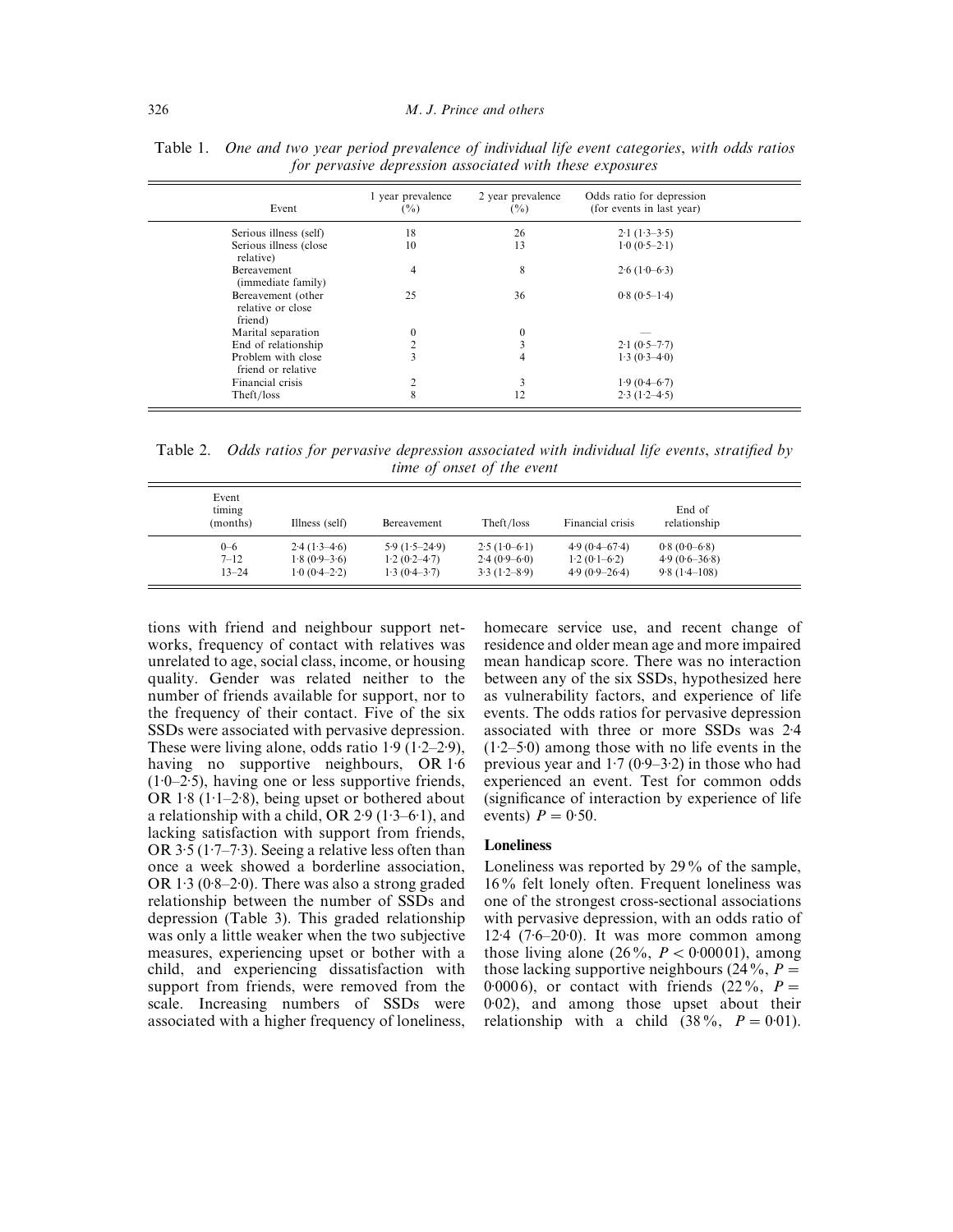| <b>SSDs</b>                          | Frequency | Loneliness<br>prevalence<br>$(\%)$ | Homecare<br>service use<br>prevalence<br>$(\%)$ | Moved home<br>in the last<br>five years<br>$(\%)$ | Mean<br>handicap<br>score $(S.D.)$ | Mean<br>age $(S.D.)$   | Depression<br>prevalence<br>$(\% )$ | Odds ratios<br>for pervasive<br>depression |
|--------------------------------------|-----------|------------------------------------|-------------------------------------------------|---------------------------------------------------|------------------------------------|------------------------|-------------------------------------|--------------------------------------------|
| $\mathbf{0}$                         | 94        | 3                                  |                                                 | 4                                                 | 84(2)                              | 72.8(6.4)              | 10                                  | $1.0$ (ref)                                |
|                                      | 187       |                                    |                                                 | 9                                                 | 83(2)                              | 73.5(6.9)              | 14                                  | $1.5(0.7-3.9)$                             |
| 2                                    | 200       | 20                                 | 16                                              | 15                                                | 77(2)                              | 76.0(7.4)              | 18                                  | $2.0(0.9-5.0)$                             |
| 3                                    | 123       | 24                                 | 22                                              | 19                                                | 73(2)                              | 78.2(7.0)              | 19                                  | $2.4(1.0-6.2)$                             |
| $\overline{4}$                       | 38        | 37                                 | 32                                              | 11                                                | 66(2)                              | 78.2(7.6)              | 34                                  | $4.8(1.7-14.5)$                            |
| 5 or 6                               | 12        | 58                                 | 42                                              | 17                                                | 66(2)                              | 78.1(9.3)              | 75                                  | $17.9(3.9 - 98.8)$                         |
| $\chi^2/F$ ratio<br>$\boldsymbol{P}$ |           | $47.0*$<br>< 0.00001               | $47.0*$<br>< 0.00001                            | $8.6*$<br>0.03                                    | 10.6 <sup>†</sup><br>< 0.0001      | $10 - 7 +$<br>< 0.0001 |                                     | $23.3*$<br>< 0.00001                       |

Table 3. *The relationship between number of social support deficits* (*SSD*'*s*) *and loneliness*, *handicap*, *change of residence*, *service use*, *and age*

\* Mantel–Haenszel  $\chi^2$  (test for linear association).

† *F*-ratio (ANOVA).

Women (19%) were more likely to be lonely than men (12%,  $P = 0.02$ ), and subjects aged over 82 experienced higher rates of loneliness  $(24\%, P = 0.03)$  than lower age groups. Loneliness was least frequent in better quality private housing (10%), intermediate in the large local authority housing blocks (17%) and highest in local authority houses (21%,  $P = 0.07$ ). There was no relationship between loneliness and childlessness or frequency of contact with relatives.

# **Gender and marital status**

The odds ratio for depression associated with female gender was 1±6 (95% confidence interval  $1·1–2·6$ ). This association was modified by subjects' marital status. Among the never married the OR was  $0.4$  ( $0.1-1.2$ ), among the currently married,  $2.3$  (1.1–4.0), among the widowed,  $2.2$  (0.9–5.6), and among the divorced or separated,  $0.8$  ( $0.3-2.8$ ). Therefore, the excess risk for women was greatest among the married, and among the never married the gender association was reversed, with men being at greater risk. The interaction by marital status was significant (test for common odds  $P = 0.04$ ). Never married women had marginally larger networks of friends and neighbours, attended church more frequently and were less lonely than never married men. All of these differences were small and none reached conventional levels of statistical significance. One hundred and ninety-three (31%) of the sample were childless, including 17% of currently married subjects and 23% of widowed subjects. There was no

relationship between childlessness and depression, either in the sample as a whole, or among married, or widowed subjects.

## **Social class, income and housing**

Social class, based on best pre-retirement occupation, was related to current income. In social classes I and II 40% of subjects received more than £100 per month in excess of their state pension, compared with 34% of social class IIIN, 27% of social class IIIM and 21% of social classes IV and V ( $P < 0.0001$ ). Social class was also related to current housing quality; 51% of social classes I and II lived in the better quality housing compared with 12% of social classes IV and V ( $P < 0.00001$ ). We have already seen that social class IV or V had few friends available for support and that low income was associated both with living alone and with smaller networks of friends and neighbours. Despite these associations there was no social class gradient for depression in Gospel Oak. The prevalence of depression was 19% in social class I and II, 17% in social class IIIN, 17% in IIIM and 19% in social class IV and V. Social class was unrelated to age, sex, or living alone. There was a modest univariate association between low income and depression, already reported in the accompanying paper. This association no longer obtained after adjusting for the confounding effects of age and number of SSDs. There was no relationship between the quality of housing and depression in Gospel Oak. However, those subjects who had spent five or less years in their current home were at increased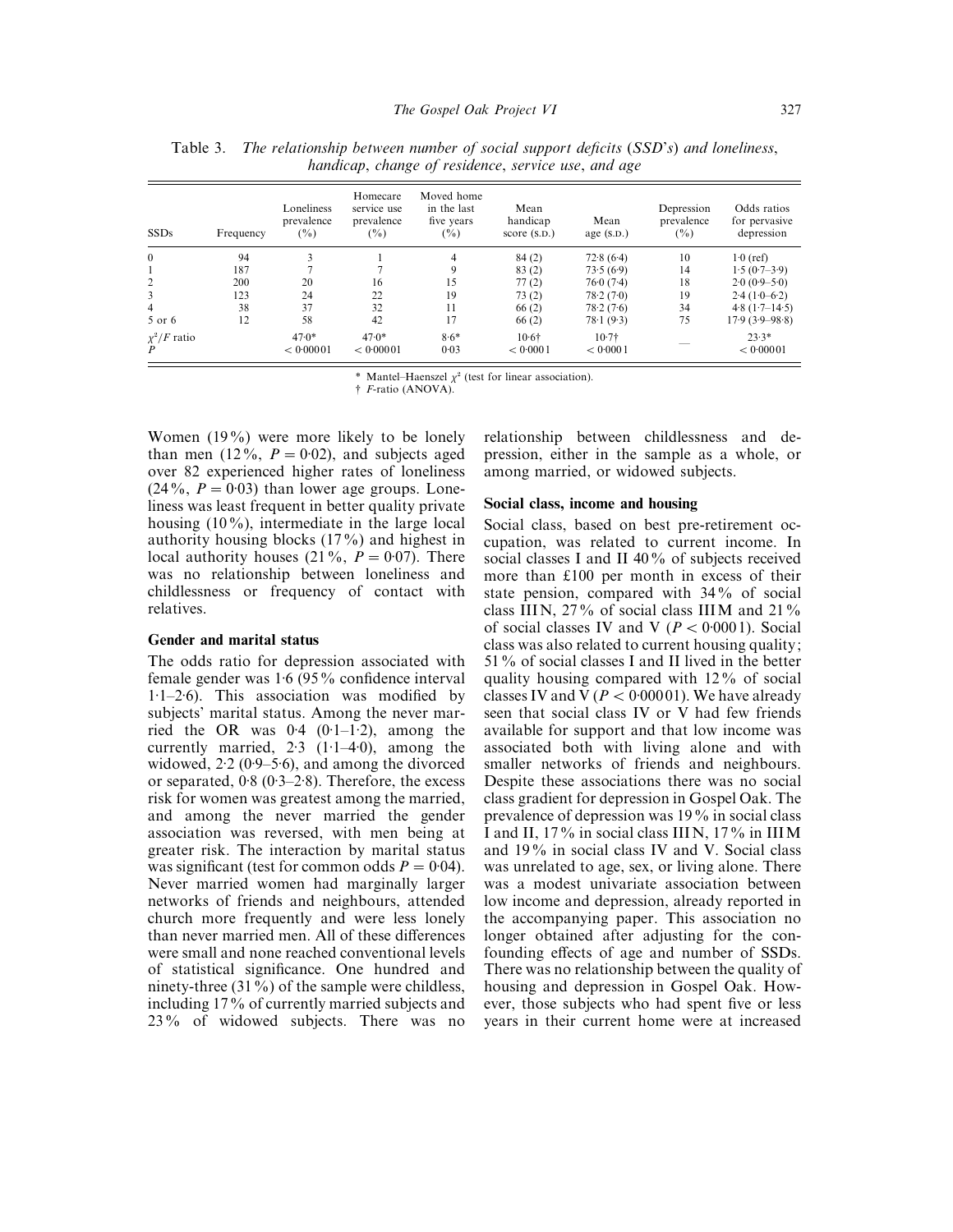Table 4. *Final multivariate model*, *demonstrating the association between pervasive depression and social support deficits* (*SSDs*), *change of residence*, *gender*, *age and recent serious life events*

| Exposure                                                              | Odds ratio<br>$(95\%$<br>confidence<br>intervals)                                                        | Likelihood<br>ratio<br>statistic |
|-----------------------------------------------------------------------|----------------------------------------------------------------------------------------------------------|----------------------------------|
| Number of SSDs                                                        |                                                                                                          |                                  |
| None<br>1<br>2<br>$\overline{\mathbf{3}}$<br>$\overline{4}$<br>5 or 6 | $1.0$ (ref)<br>$1.4(0.6-3.1)$<br>$1.7(0.7-3.8)$<br>$1.9(0.8-4.5)$<br>$3.9(1.4-10.9)$<br>$17.5(4.1-74.3)$ | 25.3                             |
| Change of residence in<br>last 5 years                                | $2.4(1.3-4.3)$                                                                                           | $6-7$                            |
| Female gender                                                         | $1.7(1.1-2.7)$                                                                                           | $6-0$                            |
| Age<br>$65 - 69$<br>$70 - 74$<br>$75 - 81$<br>$\geqslant 82$          | $1.0$ (ref)<br>$0.4(0.2-0.8)$<br>$0.6(0.3-1.1)$<br>$0.9(0.5-1.6)$                                        | 9.2                              |
| Life events in last year<br>None<br>One<br>Two or more                | $1.0$ (ref)<br>$1.7(1.1-2.9)$<br>$1.9(1.0-3.3)$                                                          | $6-7$                            |

risk of depression, odds ratio  $2.3$  (1 $-3-3.9$ ). Adjusting for the number of SSDs only marginally weakened this association.

# **Multivariate modelling**

The most parsimonious model included loneliness, odds ratio 12 $\cdot$ 7 (95% confidence intervals  $7.8-20.6$ ), and recent change of residence, odds ratio  $2.5$  (1.4–4.7) with a combined likelihood ratio statistic of 117 on 2 df. An alternative model centred around the number of social support deficits also included age, sex, and life events, in addition to recent change of residence, with a combined likelihood ratio statistic of 53 on 12 df (Table 4).

# **DISCUSSION**

# **Life events**

The Bedford College Life Events and Difficulties Schedule (LEDS) (Brown & Harris, 1978) elicits events in a lengthy recorded interview, rated independently for contextual threat by a trained panel. Studies using this method have shown that depressed older subjects have experienced more recent life events than non-depressed subjects (Murphy, 1982). However, older samples differ from younger ones in that chronic difficulties are more prevalent than life events (Davies, 1994*a*, *b*) and health difficulties are an important source of adversity (Murphy, 1982; Davies, 1994*b*). Evidence for a relationship between depression in older age and life events measured using checklists (Linn *et al*. 1980) is weaker than for LEDS based studies, with some failures to replicate (Cutrona *et al*. 1986; Smallegan, 1989; Murrell *et al*. 1991; Hurwicz *et al*. 1992). In our study, we used a checklist of events known to carry high contextual threat, the List of Threatening Events (LTE). Depressed subjects reported more life events than nondepressed subjects up to 2 years before interview. The occurrence of life events was independent of age, gender, social class, living circumstances and social support. There was, therefore, no evidence to support the notion that other risk factors for depression might make a subject 'event prone', creating a spurious association between life events and depression. However, the only common event found to be associated with depression was the onset of a serious illness in the subject. Interestingly the excess risk of depression associated with illness, and with the rarer event of a bereavement in the immediate family, was concentrated in the first 6 months after the event. The effect of a theft or a serious financial crisis lasted longer with elevated odds ratios observable for events occurring even 2 years previously. Perhaps the enduring life circumstances favouring the theft or financial crises, rather than the event itself, predisposed towards depression. Also bereavement and illness, unlike theft and financial crisis are often expected 'on-time' events, in the face of which support can be mobilized and adaption can take place via established mechanisms. Theft was a disturbingly common event in Gospel Oak, even given that serious losses were also included in this category; about one in eight subjects had experienced at least one theft or loss over the previous 2 years.

## **Social support and loneliness**

Brown demonstrated in a younger sample that lack of social support and negative self-esteem were vulnerability factors, increasing the risk of depression in the presence of a life event (Brown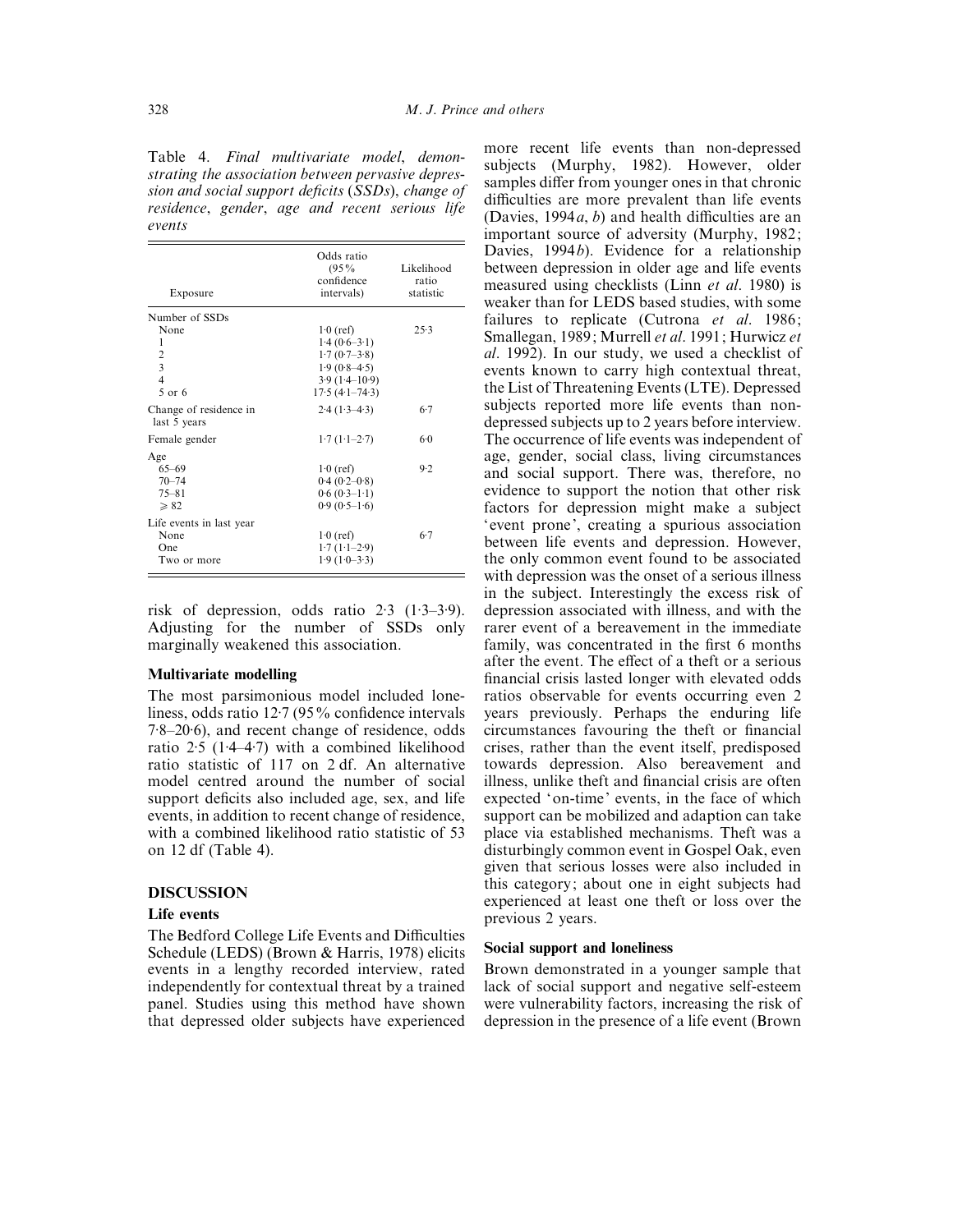*et al*. 1986). Murphy reported a similar vulnerability for older subjects lacking a confiding relationship (Murphy, 1982). Not all studies have replicated this finding. Murrell found a direct protective relationship between selfesteem and depression, but noted that neither self-esteem nor health modified the association between life events and later depression scores (Murrell *et al*. 1991). There is stronger evidence in Gospel Oak for a direct association between lack of social support and depression than for the alternative hypothesis that lack of social support acts as an effect modifier, increasing the risk of depression in the presence of a life event. The two most striking risk factors for depression in this analysis were loneliness and the number of social support deficits (SSDs). Each SSD was modestly associated with depression and the strong graded relationship between the number of SSDs and depression suggested a potent cumulative influence. The testing of the alternative hypothesis is weakened because of the blurring of temporal relationships in the crosssectional design, in which social support and depression were measured concurrently, but preceding life events were retrospectively identified. Brown *et al*. suggested that it is the mobilization of support in the face of a life event that is crucial to the onset of a depression (Brown *et al*. 1986); this sequence is best observed prospectively. Since this was a crosssectional study, we also cannot be sure that the depressed mood did not bring about the SSD rather than vice versa. Reverse causality is particularly likely with the last two of the six deficits, which measure the subject's satisfaction with support provided. However, prospective studies have shown that subjective support measures may be predictive of the onset (Henderson, 1981) and course (George *et al*. 1989) of depression. Also, depression can be associated in the short- to medium-term with improvements in social support (Blazer, 1983). In any event, omitting the two subjective SSDs did not substantially weaken the association between number of SSDs and pervasive depression.

The association between loneliness and depression was not an *a priori* hypothesis. Also, the subjective experience of loneliness is likely to be influenced by current mood. Furthermore, the item indicating the frequent experience of loneliness was one of the SHORT-CARE items contributing to the depression diagnostic scale, used in turn to define pervasive depression. Perhaps we should not be surprised at the strength of the cross-sectional association between depression and loneliness. Equally, we should not dismiss it. At least one prospective study has identified loneliness in the elderly as an independent risk factor for the later onset of depression (Green *et al*. 1992). A plausible mechanism is suggested by an earlier observation that it was desolation, the loss of intimate relationships, rather than isolation which characterised loneliness (Revenson & Johnson, 1984). In our survey loneliness was associated with most of the social support deficits, but it was not synonymous with living alone. Living alone was a much weaker risk factor for depression. Those who lived alone confounded stereotypes by having similar numbers of supportive friends and neighbours, and equivalent levels of community involvement to those not living alone. It seemed that it was the accumulation of SSDs which best predicted the subjective experience of loneliness. Some network domains however were more important than others; frequency of contact with, and availability of friends and neighbours were related to loneliness, whereas contact with relatives and childlessness were not. While older people typically receive instrumental support from spouses and relatives, they value friends for the companionship and emotional support which they can provide (Lee, 1985). It is interaction with friends, rather than contact with relations, which best predicts wellbeing (Bowling, 1994). Loneliness may be a good target for intervention. Two Scandinavian intervention studies, aiming to improve the social networks and social activity of older people reported that loneliness was among the more responsive of the quality of life variables to the social intervention (Arnetz, 1985; Andersson, 1985).

#### **Marital status, gender and spousal bereavement**

Marriage is associated with low mortality and good health, although this protective effect seems to be stronger for men than for women (Jacobs, 1977; Berkman & Syme, 1979). In younger people marriage protects against depression among men but not among women (Gove, 1972). In Gove's study the excess of depression in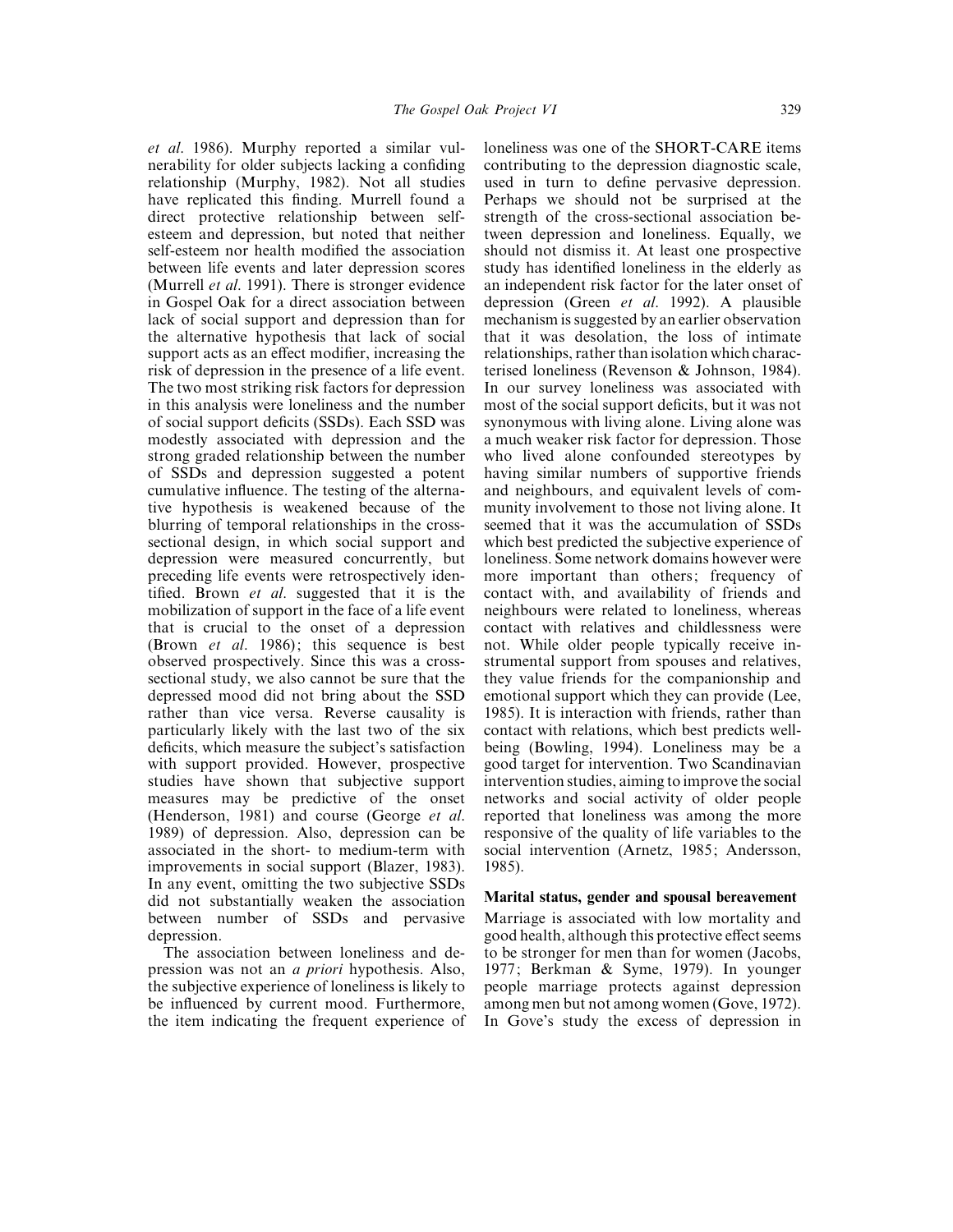women relative to men was greatest in married people. This striking finding has been variously attributed to the mundanity of housework and the unfavourable position of women who work outside the home (Gove, 1972), to the differences in the number and range of role identities by gender and marital status (Thoits, 1986), and to the burden of childcaring (Elliot & Huppert, 1991). Brown *et al*. drew attention to the lack of satisfaction with marriage expressed by working class Camberwell women (Brown *et al*. 1986). We confirm that marriage seems to confer protection against depression for men while placing women at greater risk relative to never married women. This is the first time that this effect has been shown to persist into older age. The role of women in society has evolved since the 1960s when some of the important work on the gender difference in depression was carried out (Elliot & Huppert, 1991). However, many of our sample would have started work and brought up children in the 1940s when gender roles were more polarized than among contemporary young adults. Conversely, gender differences may have attenuated in our sample as children grew up and left home, and both sexes gave up any paid employment. A Finnish prospective study showed that for men the risk of onset of depression over 5 years is increased for those having poor emotional relations with their wives, while for women the risk is greatest among those not living alone at the beginning of the followup period (Kivela, 1994). These findings led Kivela to suggest that marital counselling should be made available for older people. We have no direct measure of the quality of marriages in Gospel Oak. Non-marital factors may also be important, to the extent to which they affect wives and husbands and single men and single women differently. There are large reported differences between the social support networks of older men and women, women typically having more supportive and extensive networks of friends than men (Fischer & Phillips, 1982). In Gospel Oak never married men reported fewer friends and neighbours, less attendance at clubs or church, and more loneliness than never married women. None of these differences reached statistical significance, but numbers were small and the trends were all in the same direction. Another area worthy of investigation is the relative health of male and female marital

partners. A national United States survey showed that 64% of all spousal carers were wives, suggesting that in older age the burden of care in marriages may generally derive from the husband and devolve on the wife (Stone *et al*. 1987).

Given the protective effect of marriage for men, it is initially surprising that bereavement should be more strongly associated with depression in women than in men. This finding has been reported before; Los Angeleno widows showed higher levels of depression in the immediate aftermath of bereavement than did widowers (Thompson *et al*. 1991). However, levels of grief were similar in the two groups. While depression subsided before the end of the first year, grief persisted in both genders up to 30 months after the bereavement. The authors interpreted this finding as indicating that there was a gender difference in the expression of depression but not in the expression of grief.

# **Social class**

Social class as measured in Gospel Oak, by best pre-retirement occupation seemed to retain validity after retirement. It related to retirement income, housing quality, and social network. In contrast with the prevailing view, we did not find a social class gradient for depression. Brown & Harris reported that working class women with children at home were four times more likely to have experienced a depression than middle class women (Brown *et al*. 1986), an effect mediated mainly by the higher prevalence of vulnerability factors among working class women. A less dramatic social class effect was seen in an older sample (Murphy, 1982), the excess depression among the lower social classes largely explained by their poorer health and greater social difficulties. There was also no relationship in Gospel Oak between housing quality and depression, and the relationship between income and depression was confounded by age and social support deficits. Social adversity may need to be understood as a neighbourhood as well as a personal factor. The restriction of our study to one small area may have constrained its variance.

## **Conclusion**

The accompanying paper identified handicap as a major determinant of the distribution of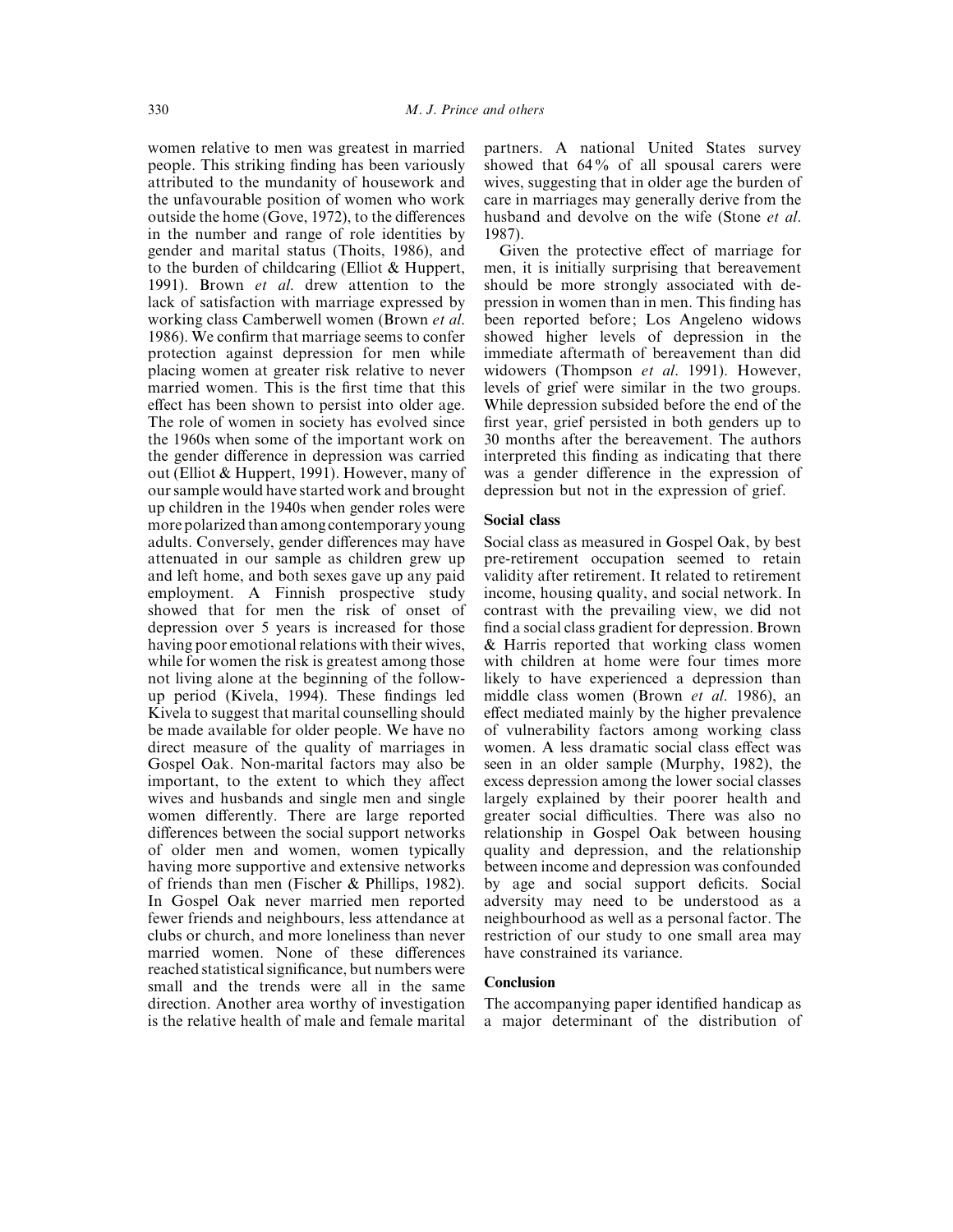depression. This paper identifies two more factors, the frequent experience of loneliness, and social support deficits, showing very strong cross-sectional relationships with depression. The three risk factors are strongly associated with each other. Problems of collinearity mean that it is unrealistic to attempt to decide their relative primacy in a multivariate analysis. It is for that reason that two multivariate models are presented in this paper, one centred around loneliness, the other based on the number of social support deficits. Even a longitudinal study, charting the temporal order of transitions between mood states and between exposure levels, may not entirely disentangle these complex relationships, because, for both exposures and outcome, the rate of transition may be small in relation to the stable prevalence of the condition. Under these circumstances crosssectional surveys may be an important source of information for identification of appropriate public health interventions. The clustering of handicap, loneliness, lack of social support and depression would seem, *prima facie*, to define a group of older people with a poor quality of life. The immobility associated with physical illness, leading to isolation within the home, limited contact with friends and neighbours in the local area, and a consequent loss of intimacy and reduced sense of community could be hypothesized as underlying mechanisms. Many of these problems might with modest investment of funds be tackled at the population level, through the concerted action of a coalition of existing community volunteer organisations, tenants' associations, local authority housing departments, housing associations and primary health care and social services. Qualitative interviewing, both of the older population and service providers would help to identify feasible interventions. Could a population-wide intervention have an impact on the prevalence of depression in an area like Gospel Oak? In three surveys over the last 5 years this has remained stable at or around 17% of the over 65-year-old population. Other studies using similar instruments and methods, but in differently organized societies, here and abroad, have reported much lower prevalence rates (Dewey *et al*. 1993).

Please refer to accompanying paper (*ibid*. p. 320) for acknowledgements.

## **REFERENCES**

- Andersson, L. (1985). Intervention against loneliness in a group of elderly women: an impact evaluation. *Social Sciences and Medicine* **20**, 355–364.
- Arnetz, B. B. (1985). Gerontic occupational therapy psychological and social predictors of participation and therapeutic benefits. *American Journal of Occupational Therapy* **39**, 460–465.
- Berkman, L. F. & Syme, S. L. (1979). Social networks, host resistance, and mortality: a nine year follow-up study of Alameda county residents. *American Journal of Epidemiology* **109**, 186–204.
- Blazer, D. G. (1983). Impact of late-life depression on the social network. *American Journal of Psychiatry* **140**, 162–166.
- Bowling, A. (1994). Social networks and social support among older people and implications for emotional well-being and psychiatric morbidity. *International Review of Psychiatry* **6**, 41–58.
- Brown, G. W. & Harris, T. O. (1978). *Social Origins of Depression : A Study of Psychiatric Disorder in Women*. Tavistock Publications: London.
- Brown, G. W., Harris, T., Adler, Z. & Bridge, L. (1986). Social support, self-esteem and depression. *Psychological Medicine* **16**, 813–831.
- Brugha, T. S. & Cragg, D. (1990). The list of threatening experiences: the reliability and validity of a brief life events questionnaire. *Acta Psychiatrica Scandinavica* **82**, 77–81.
- Brugha, T. S., Bebbington, P., Tennant, C. & Hurry, J. (1985). The list of threatening experiences: a subset of 12 life event categories with considerable long-term contextual threat. *Psychological Medicine* **15**, 189–194.
- Cutrona, C. E., Russell, D. & Rose, J. (1986). Social support and adaption to stress by the elderly. *Journal of Psychology and Aging* **1**, 47–54.
- Davies, A. D. M. (1994*a*). Life events in the rural elderly. In *Principles and Practice of Geriatric Psychiatry* (ed. J. R. M. Copeland, M. T. Abou-Saleh and D. G. Blazer), pp. 114–115. John Wiley: Chichester.
- Davies, A. D. M. (1994*b*). Life events in the normal elderly. In *Principles and Practice of Geriatric Psychiatry* (ed. J. R. M. Copeland, M. T. Abou-Saleh and D. G. Blazer), pp. 106–113. John Wiley: Chichester.
- Dewey, M. E., de la Camara, C., Copeland, J. R., Lobo, A. & Saz, P. (1993). Cross-cultural comparison of depression and depressive symptoms in older people. *Acta Psychiatrica Scandinavica* **87**, 369–373.
- Elliot, B. J. & Huppert, F. A. (1991). In sickness and in health: associations between physical and mental well-being, employment and parental status in a British nationwide sample of married women. *Psychological Medicine* **21**, 515–524.
- Fischer, C. S. & Phillips, S. L. (1982). Who is alone? Social characteristics of people with small networks. In *Loneliness : A Source Book of Current Theory*, *Research and Therapy* (ed. L. A. Peplau and D. Perlman). Wiley: New York.
- George, L. K., Blazer, D. G., Hughes, D. C. & Fowler, N. (1989). Social support and the outcome of major depression. *British Journal of Psychiatry* **154**, 478–485.
- Gove, W. R. (1972). The relationship between sex roles, marital status and mental illness. *Social Forces* **51**, 34–44.
- Green, B. H., Copeland, J. R., Dewey, M. E., Sharma, V., Saunders, P. A., Davidson, I. A., Sullivan, C. & McWilliam, C. (1992). Risk factors for depression in elderly people: a prospective study. *Acta Psychiatrica Scandinavica* **86**, 213–217.
- Gurland, B., Golden, R. R., Teresi, J. A. & Challop, J. (1984). The SHORT-CARE: an efficient instrument for the assessment of depression, dementia and disability. *Journal of Gerontology* **39**, 166–169.
- Henderson, S. (1981). Social relationships, adversity and neurosis: an analysis of prospective observations. *British Journal of Psychiatry* **138**, 391–398.
- Hurwicz, M.-L., Durham, C. G., Boyd-Davis, S. L., Gatz, M. &